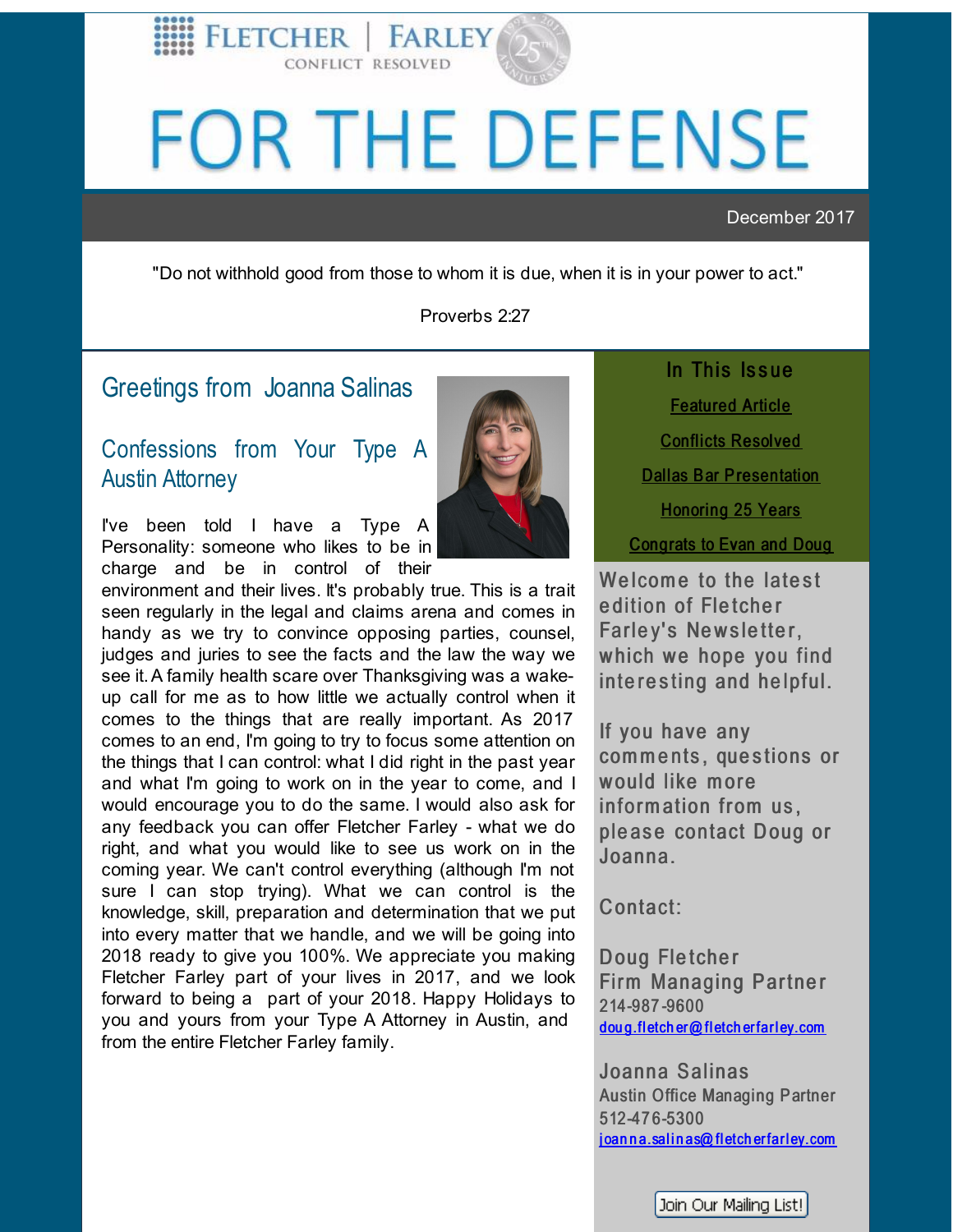# Mediation: Constant **Evolution**

## [Gene](http://r20.rs6.net/tn.jsp?f=001-Otiu6Me6IlnSpCtNui7NCLKB3G17y22YdulX3j_ffY97Iq_5vjJQj3LgDI_BVYKCuzpHtkFDEEHcIQo1ESF2X0229xeawWPczL-iEWSTfGeDpCtt9N-mqBI-2x6kvNjVtofACRIM5dmC4pg78APDur1fM1L2SvMwstMPVbEp6aJ6KTjKW-zaSkWhN7T4USgWMB_Ugtyi7Y=&c=&ch=) Rhee



As we are all aware, most matters in litigation are never tried. Rather, most cases are settled, and most are settled by way of mediation. In the last halfcentury, mediation has emerged as the predominant form of alternative dispute resolution in the United States. Indeed, most courts in Texas require that parties submit to mediation as a prerequisite for trial. In North Texas, mediation began to take its foothold in the early 1990's. While the purpose of mediation-to assist parties in coming to a mutually agreeable resolution to a dispute-remains constant, over the course of time, the process by which this purpose is fulfilled has evolved and indeed continues to evolve.

Before the turn of the new century, it was not uncommon that a mediation would last many hours, often concluding in the late evening hours. Further, we've likely heard how these marathon mediations had associated peculiarities: the climate control setting being slightly off-enough to make it uncomfortable; or the absence of meals for those mediations pushing into the night. While it may be that a weary, hungry and uncomfortable person is more susceptible to being persuaded, marathon mediations appear now to be less the norm.

Mediations can be shorter because there's been a shift with how parties' approach the opening. It used to be that the opening was the opportunity for the parties, or their attorneys, to communicate directly to the opposing party-to tell them about your strengths and their weaknesses. Now, it's not uncommon for the opening to consist of a simple exchange of pleasantries and perhaps a few words from the mediator as to expectations regarding the process. Frankly, while there are always exceptions, the latter is often preferable. A truncated opening, or its elimination altogether, allows for the parties to get right to business. More importantly, without the opening session where each party is trying to tell the other how bad their case is, there is less chance that the parties will retreat to their respective caucuses fuming and needing an hour just to vent and calm down. Not only do parties need to be present at mediation, they need to be in the right frame of mind to maximize progress-why set yourself back with a potentially counterproductive opening? Any message can be delivered just as, if not more, effectively by the mediator.

The mediator's role has evolved as well. Understanding that each mediator has his own style and tendencies, generally, mediators now are taking a much more active part in

## **Craig Reese Presented at the Dallas Bar Association**



Craig [Reese](http://r20.rs6.net/tn.jsp?f=001-Otiu6Me6IlnSpCtNui7NCLKB3G17y22YdulX3j_ffY97Iq_5vjJQglTrXBD-J2I6Z_fvXf9jK8rkt_kSpu3cFG0eQo3FjLF_hbSZHL4bEpD-XnoIPthH95dQZHVKv-5Bc5kplLF1TMJu_DI601c6yS2WIWdqguXLwp6mc0Uaegf8ilPMRMfIEIEft3Y5Z0ynWX54Ai8KsA=&c=&ch=) was copresenter at the Dallas Bar Association's Tort & Insurance Practice Section on "Don't Worry, It's Personal: An Analysis of Personal Lines Insurance Coverage" on Tuesday, December 5th at noon.

## **Honoring 25 Years with 25 Acts of Kindness**

#### **Christmas Providers**



Terha Hooker; Paul Bennett; Abby Golman; Janet Smith; Tara Peck; Karen Langston(L-R)

The Dallas office donated canned and dry goods to Christmas Providers. They assist Birdville ISD families with a full box of food to help them get thru the 2 week break in December.

#### **Caritas of Austin's Pantry**

The Austin office got together to donate food to Caritas of Austin's Pantry. They provide meals to families in Austin. To learn more, please [click](http://r20.rs6.net/tn.jsp?f=001-Otiu6Me6IlnSpCtNui7NCLKB3G17y22YdulX3j_ffY97Iq_5vjJQj3LgDI_BVYK-PRoyrEUHYciAqQSl2uZAOlvxntOi5WRiOJsPw4_EByLXlahgRf962rMOwgnqCAdCbUnUYalCyZK4hKKrkFoPSPn5hbMW_PMlJWMHlTYorZpBAvZpNdsO9H4Kp6IXyftpG360W91NaPFzDMpzVVkFLQjFElOe7KaN47sGzC8HGM=&c=&ch=) here.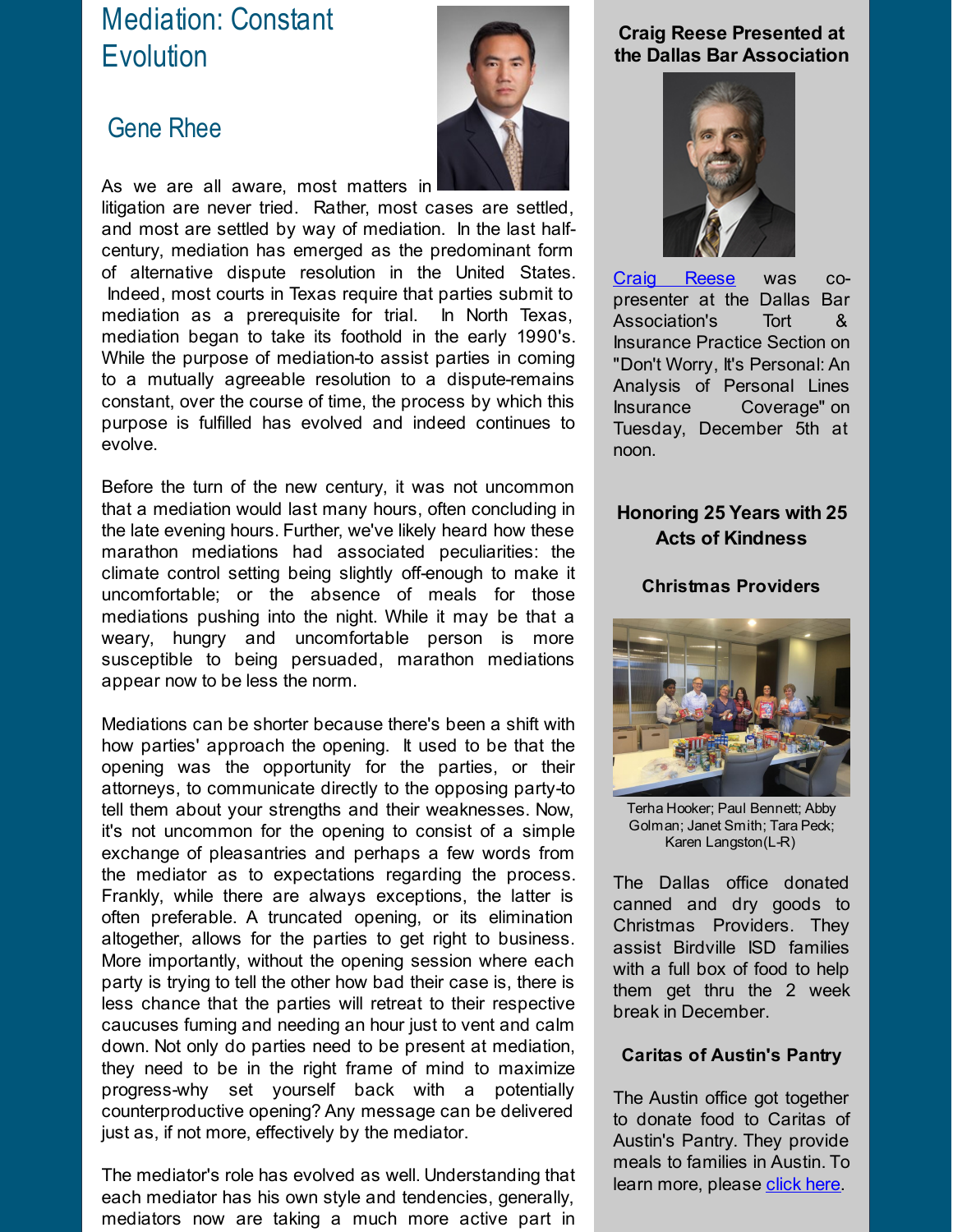facilitating resolutions between parties. As opposed to just passing the numbers back and forth, good mediators push on both parties and often times, work with the parties after and even between mediations-as the process is very often no longer confined to a single setting. It is not uncommon for cases to be mediated twice, or even three or more times. Regardless of the length or number, during the mediation process, many mediators, in addition to trying to bring the parties together, are also working to try to determine where each party is willing to end up. More and more lately, if the mediator has seen enough progress during the mediation, or if the parties request, the mediator will issue a proposal of what he believes is an amount to which both parties can agree to settle. Despite the fact that the proposal, which usually requires response within around a week's time, will obviate the possibility of the parties leaving the mediation with an agreement in place, this option still has proven to be an effective final step in facilitating settlement.

Because of (or in spite of?) these and countless other ways in which the process has evolved over the years, mediation continues to remain the most effective vehicle for achieving settlement, i.e., disposing of suits and closing files. If you have any questions or would care to discuss further, whether regard to a specific matter or in general, please contact our firm.

## Conflicts Resolved

#### **Fletcher Farley Successfully Defends Against Summary Judgment Appellate Attack**

By memorandum opinion issued on November 22, 2017 by the San Antonio Court of Appeals, [Richard](http://r20.rs6.net/tn.jsp?f=001-Otiu6Me6IlnSpCtNui7NCLKB3G17y22YdulX3j_ffY97Iq_5vjJQj3LgDI_BVYKWGbpzQ5o_ooUWYOizviuszMzJNV36OC5ZJxsRpYwuGAhpdqgfftD6PUlqpO4HKr1lH-AfK0MI2qausE3XklIGtmMWVrHxUXnne1CwOYf0fch1CgylL60gF_NnrY5Hz0NOrk3NvAOKZE=&c=&ch=) Miller and David Colley were [successful](http://r20.rs6.net/tn.jsp?f=001-Otiu6Me6IlnSpCtNui7NCLKB3G17y22YdulX3j_ffY97Iq_5vjJQuXIgBW8zeTWKZuWBmf3cUqCJufFWyo-RvQVmnx18AARL8ESvgjQkcGGym4hqCgxrAKXbU8swCSrIEkIzQx7bHQIbXYRvpNosNczyAOF6O8EdGXitGx3AWFyZmDzJmzmsfdYvnVp3MGnwAHPSlEyEuU=&c=&ch=) in upholding the trial court's summary judgment in favor of our client in an alleged aggravated assault with a motor vehicle outside the main entrance of the San Antonio Airport Hilton Hotel that resulted in injuries to the plaintiff, an airline flight attendant. Like the trial court below, the Court of Appeals held that the plaintiff's alleged aggravated assault with a motor vehicle, a violent personal crime, was not foreseeable based on previous violent crimes at the hotel in the two years preceding the alleged incident. In fact, the evidence showed only one violent crime-an alleged sexual assault inside the hotel-in the two years preceding the plaintiff's alleged aggravated assault. The Court of Appeals rejected plaintiff's attempt to introduce evidence of violent crimes that occurred within a one-mile and one-half-mile radius of the hotel as immaterial to the hotel's relevant criminal history, which was limited to the hotel and its immediate vicinity pursuant to controlling Texas Supreme Court authority. The San Antonio Court of Appeals accordingly affirmed the trial court's summary judgment order in favor of the hotel. *Flanagan v. RBD San Antonio L.P.*, *et al.,* 2017 WL 5615567 (Tex. App.-San

#### **National Multiple Sclerosis Society**

We were proud to participate in Giving Tuesday, November 28th, by supporting the National Multiple Sclerosis Society. They are working to accelerate breakthroughs that will change the world for people with MS.

#### **Leukemia & Lymphoma Society (LLS)**

We are proud to support a friend of the firm who ran in the Dallas Marathon on December 10th. He ran with a relay team to raise funds and awareness for the L L S in honor of a friend.

#### **Congrats to Evan and Alex Farrior**

Congratulations to Evan and Alex Farrior on the birth of their baby girl. Evan is an associate in Mike Shipman's group and is excited to welcome his first child.

#### **Congrats to Doug and Jan Fletcher**

Congratulation to Doug and Jan Fletcher on the birth of their second grandchild.